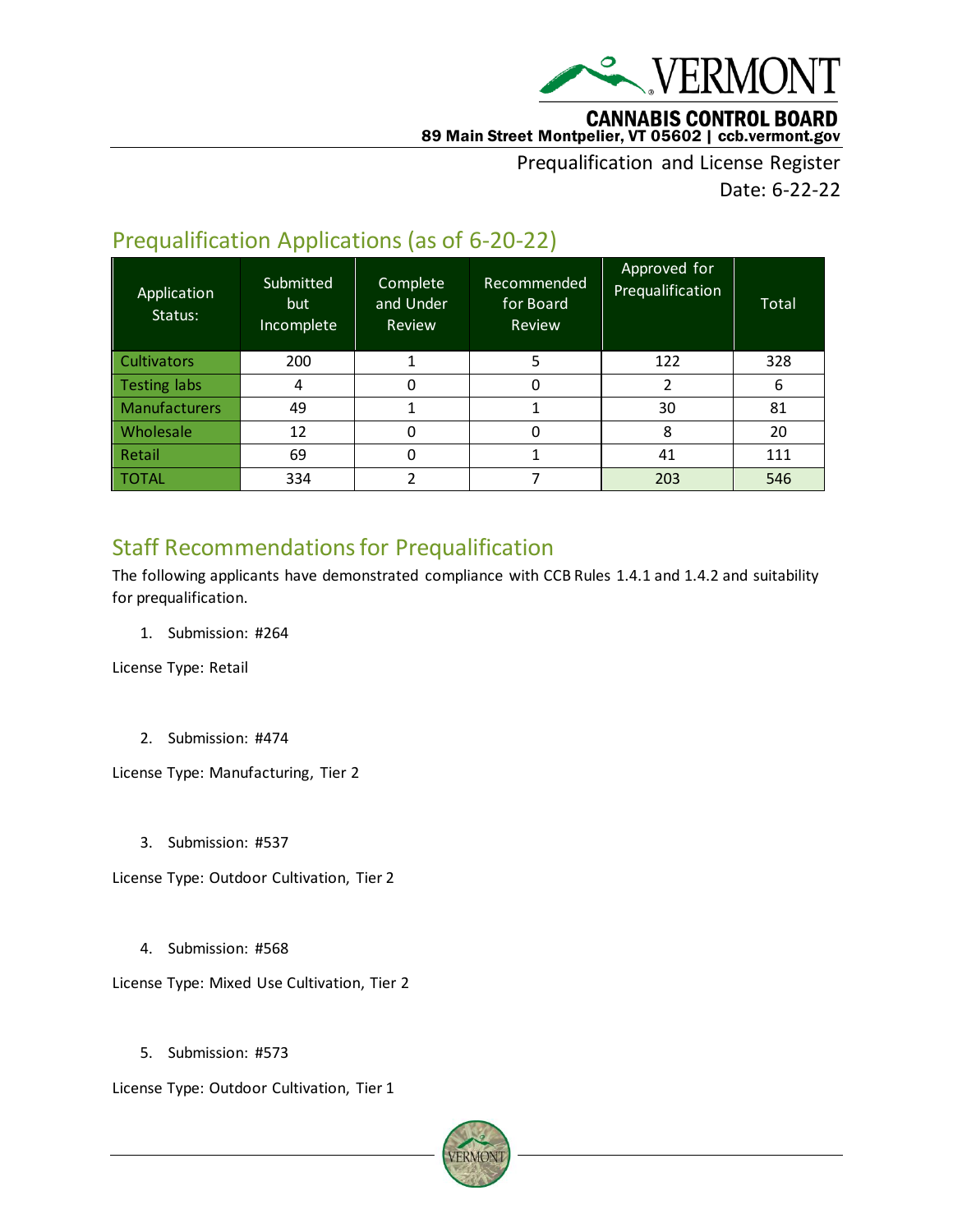

**CANNABIS CONTROL BOARD**<br>89 Main Street Montpelier, VT 05602 | ccb.vermont.gov

6. Submission: #574

License Type: Outdoor Cultivation, Tier 1

7. Submission: #575

License Type: Outdoor Cultivation, Tier 1

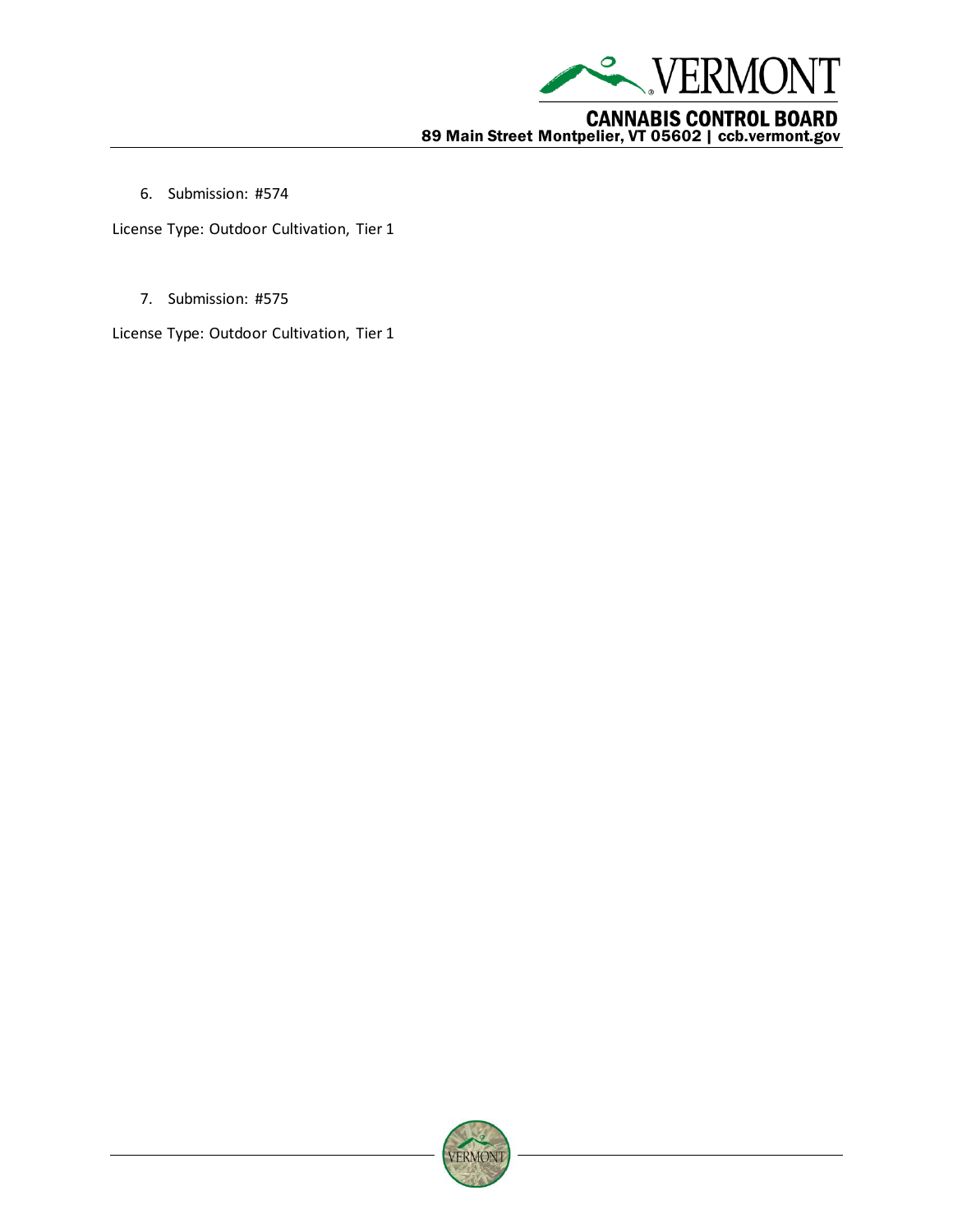

**CANNABIS CONTROL BOARD**<br>89 Main Street Montpelier, VT 05602 | ccb.vermont.gov

# License Applications (as of 6-20-22)

| Application<br>Status:  | Submitted           | Received       | Under<br>Review | Incomplete              | Resubmitted    | Pending<br><b>Board</b><br>Review | Total          |
|-------------------------|---------------------|----------------|-----------------|-------------------------|----------------|-----------------------------------|----------------|
|                         |                     |                |                 |                         |                |                                   |                |
| Outdoor and             | 25                  | 55             | $\overline{2}$  | 61                      | 9              | 10                                | 165            |
| Mixed:                  |                     |                |                 |                         |                |                                   |                |
| <b>Cultivator Tiers</b> |                     |                |                 |                         |                |                                   |                |
| $1$ and $2$             |                     |                |                 |                         |                |                                   |                |
| Indoor:                 | $\overline{7}$      | 32             | $\mathbf{1}$    | 12                      | $\mathbf{1}$   | 3                                 | 56             |
| <b>Cultivator Tiers</b> |                     |                |                 |                         |                |                                   |                |
| $1$ and $2$             |                     |                |                 |                         |                |                                   |                |
| Outdoor and             | 5                   | 6              | $\mathbf{1}$    | $\overline{\mathbf{4}}$ | $\overline{2}$ | $\mathbf 0$                       | 18             |
| Mixed:                  |                     |                |                 |                         |                |                                   |                |
| <b>Cultivator Tiers</b> |                     |                |                 |                         |                |                                   |                |
| 3 and up                |                     |                |                 |                         |                |                                   |                |
| Indoor:                 | $\mathbf 0$         | $\overline{4}$ | $\mathbf 0$     | $\overline{2}$          | $\mathbf{1}$   | $\mathbf 0$                       | $\overline{7}$ |
| <b>Cultivator Tiers</b> |                     |                |                 |                         |                |                                   |                |
| 3 and up                |                     |                |                 |                         |                |                                   |                |
| <b>Testing</b>          | $\pmb{0}$           | $\mathbf 0$    | $\mathbf 0$     | $\pmb{0}$               | $\mathbf 0$    | $\mathbf 0$                       | $\mathbf 0$    |
| Laboratories            |                     |                |                 |                         |                |                                   |                |
| Manufacturer            | $\pmb{0}$           | $\mathbf 0$    | $\mathbf 0$     | $\pmb{0}$               | $\mathbf 0$    | $\mathbf 0$                       | $\mathbf 0$    |
| Tier 1                  |                     |                |                 |                         |                |                                   |                |
| Manufacturer            | $\mathbf 0$         | $\mathbf 0$    | $\mathbf 0$     | $\mathbf 0$             | $\mathbf 0$    | $\mathbf 0$                       | $\mathbf 0$    |
| Tier 2                  |                     |                |                 |                         | $\mathbf 0$    |                                   | $\mathbf 0$    |
| Manufacturer<br>Tier 3  | $\mathbf 0$         | $\mathbf 0$    | $\mathbf 0$     | $\mathbf 0$             |                | $\mathbf 0$                       |                |
| Wholesale               | $\mathbf 0$         | $\mathbf 0$    | $\mathbf 0$     | $\mathbf 0$             | $\mathbf 0$    | $\mathbf 0$                       | $\mathbf 0$    |
|                         |                     |                |                 |                         |                |                                   |                |
| Retail                  | $\mathsf{O}\xspace$ | $\pmb{0}$      | $\mathbf 0$     | $\pmb{0}$               | $\mathbf 0$    | $\pmb{0}$                         | $\mathsf 0$    |
| Integrated              | $\mathbf 0$         | $\overline{2}$ |                 |                         |                |                                   | $\overline{2}$ |
| <b>TOTAL</b>            | 37                  | 99             | $\overline{4}$  | 80                      | 13             | 13                                | 246            |

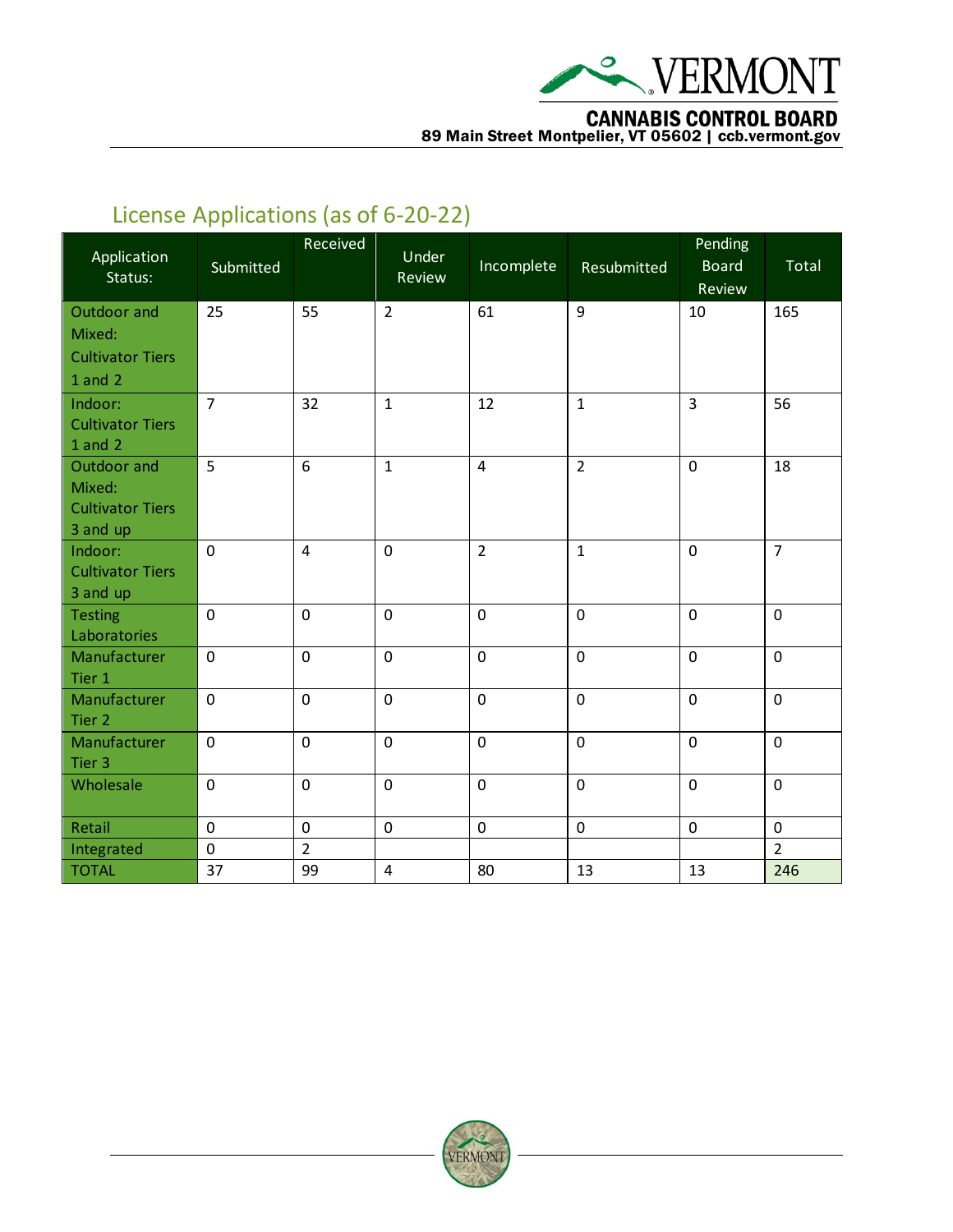

### Staff Recommendations for a Cannabis Establishment License

The following applicants have demonstrated compliance with all requirements for their license contained in CCB Rules 1.4 and 1.5 and 7 V.S.A. chapter 33.

1. [Business Name: Green Mountain Integrity](https://vermont.lightning.force.com/lightning/r/Submission__c/a4dt0000001yUPwAAM/view) License Type, Tier: Outdoor Cultivator Tier 1 Small Cultivator Location: Jay Priority status: Economic Empowerment

2. [Business Name: Ripple Communications](https://vermont.lightning.force.com/lightning/r/Submission__c/a4dt0000001yU82AAE/view) License Type, Tier: Outdoor Cultivator Tier 1 (Small Cultivator) Location: Jeffersonville Priority status: General

3. [Business Name: Crystal Mountain LLC](https://vermont.lightning.force.com/lightning/r/Submission__c/a4dt0000001yU3WAAU/view) License Type, Tier: Outdoor Cultivator Tier 1 (Small Cultivator) Location: Barton Priority status: General

## 4. [Business Name: LB Farm LLC](https://vermont.lightning.force.com/lightning/r/Submission__c/a4dt0000001yUAcAAM/view)

License Type, Tier: Mixed Cultivator Tier 1 (Small Cultivator) Location: Enosburg Falls Priority status: Social Equity

5. [Business Name: Emerald Rose Farms LLC](https://vermont.lightning.force.com/lightning/r/Submission__c/a4dt0000001yU0IAAU/view) License Type, Tier: Indoor Cultivator Tier 1 (Small Cultivator) Location: Ripton Priority status: General

6. [Business Name: Emerald Visions LLC](https://vermont.lightning.force.com/lightning/r/Submission__c/a4dt0000001yU24AAE/view) License Type, Tier: Indoor Cultivator Tier 1 (Small Cultivator) Location: Alburgh Priority status: Social Equity

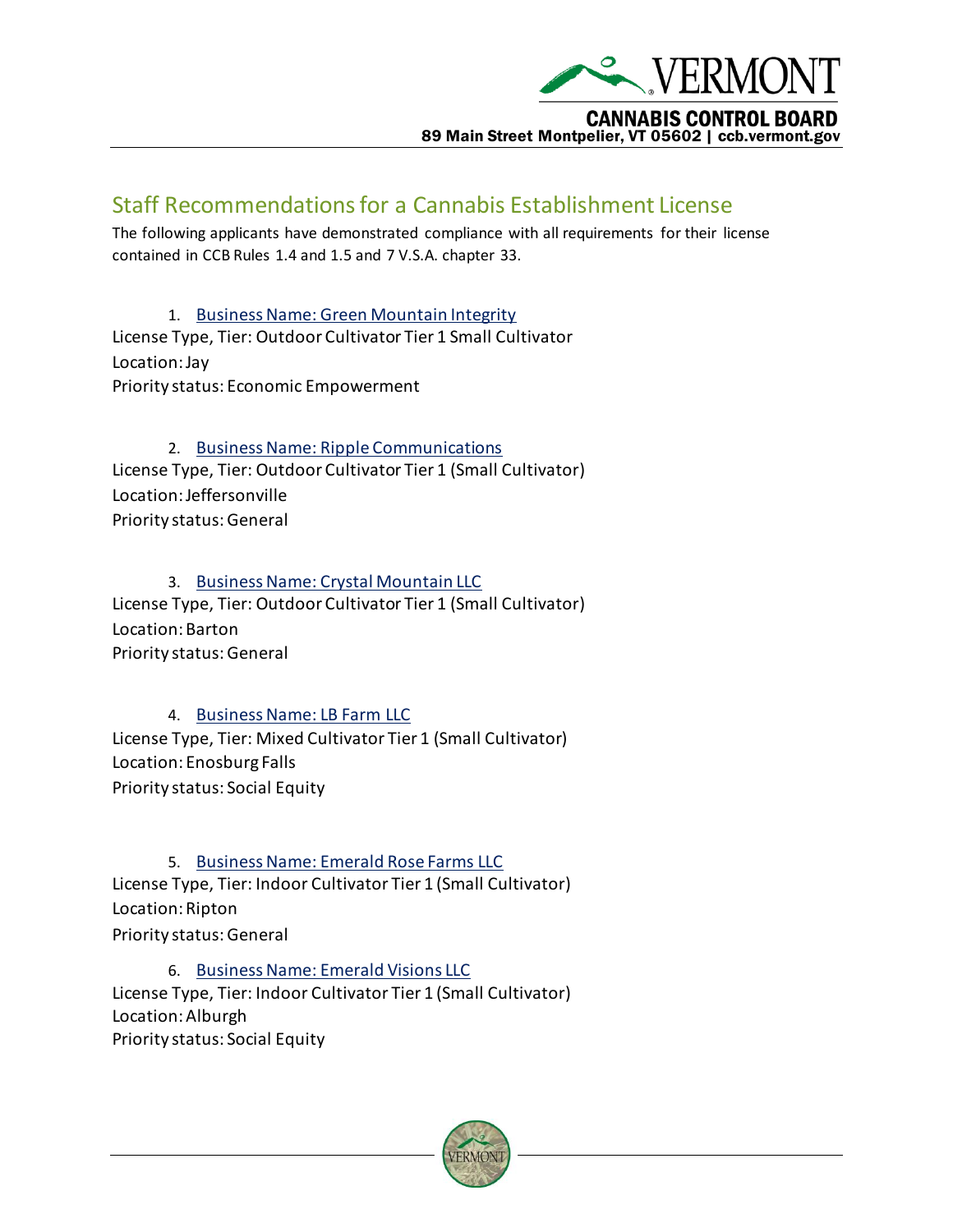

## **CANNABIS CONTROL BOARD**

#### 89 Main Street Montpelier, VT 05602 | ccb.vermont.gov

7. [Business Name: High Horse WeedWerks LLC](https://vermont.lightning.force.com/lightning/r/Submission__c/a4dt0000001yUBkAAM/view) License Type, Tier: Outdoor Cultivator Tier 1 (Small Cultivator) Location: Bristol Priority status: Economic Empowerment

#### 8. [Business Name: Snug Farm](https://vermont.lightning.force.com/lightning/r/Submission__c/a4dt0000001yUFIAA2/view)

License Type, Tier: Outdoor Cultivator Tier 1 (Small Cultivator) Location: Ripton Priority status: Economic Empowerment

9. [Business Name: Split Acres Sungrown LLC](https://vermont.lightning.force.com/lightning/r/Submission__c/a4dt0000001yU45AAE/view) License Type, Tier: Outdoor Cultivator Tier 1 (Small Cultivator) Location: Sheffield Priority status: General

10. [Business Name: Lost Lake Cannabis LLC](https://vermont.lightning.force.com/lightning/r/Submission__c/a4dt0000001yV7FAAU/view) License Type, Tier: Outdoor Cultivator Tier 1 (Small Cultivator) Location: Georgia Priority status: Economic Empowerment

11. Business Name[: Happy Valley Products](https://vermont.lightning.force.com/lightning/r/Submission__c/a4dt0000001yULzAAM/view)

License Type, Tier: Mixed Cultivator Tier 1 (Small Cultivator) Location: Waitsfield Priority status: Economic Empowerment

### 12. [Business Name: Top 1 Co.](https://vermont.lightning.force.com/lightning/r/Submission__c/a4dt0000001yUFmAAM/view)

License Type, Tier: Indoor Cultivator Tier 1 (Small Cultivator) Location: Williston Priority status: Economic Empowerment

### 13. [Business Name: Fort Dowd Growers Collective LLC](https://vermont.lightning.force.com/lightning/r/Submission__c/a4dt0000001yUvTAAU/view)

License Type, Tier: Mixed Cultivator Tier 1 (Small Cultivator) Location: Grafton Priority status: Economic Empowerment